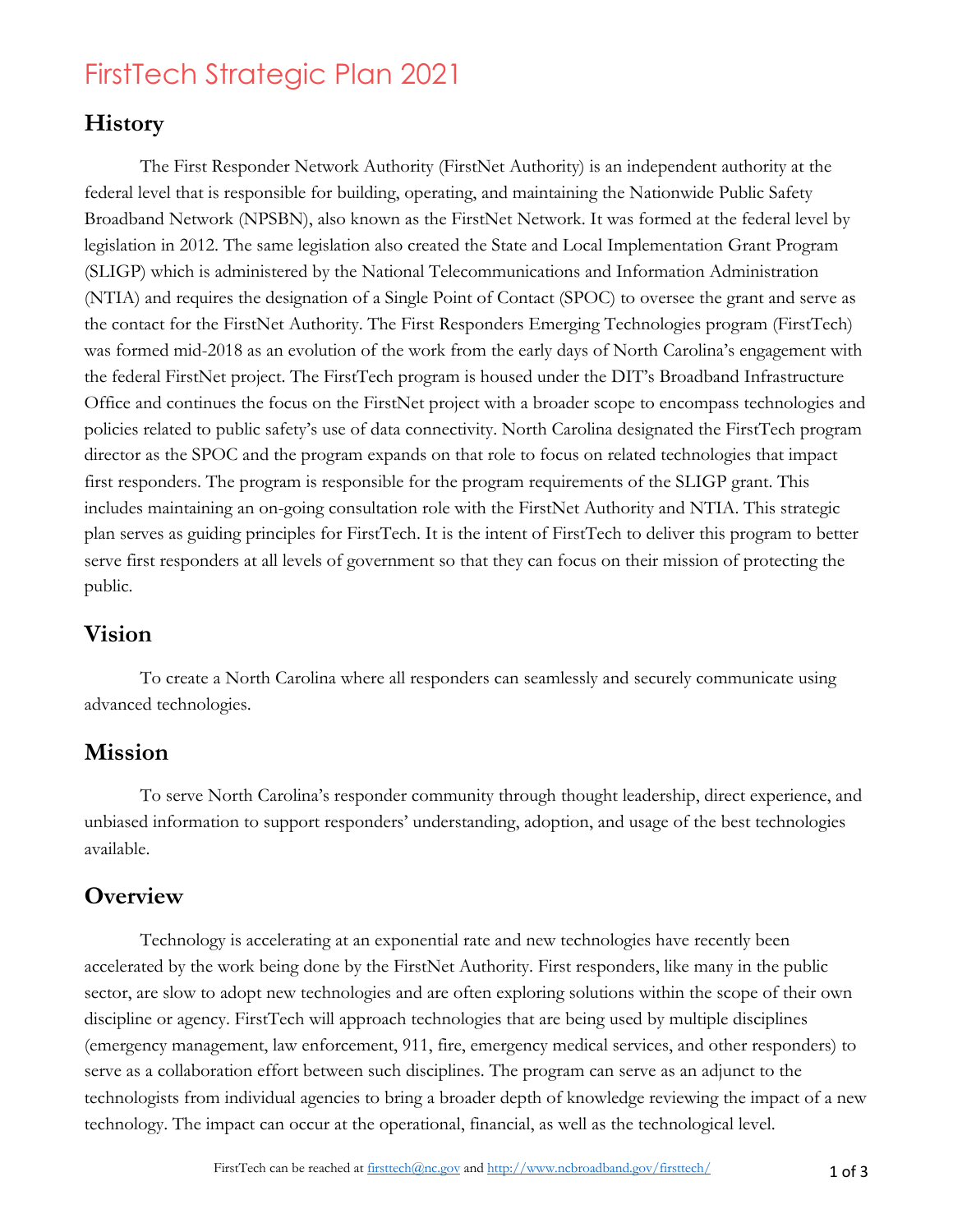## FirstTech Strategic Plan 2021

The FirstTech program is comprised of 3 main pillars with associated goals along with general program management. FirstTech will work to promote North Carolina as a technology hub for public safety technologies and prioritize engagements with organizations that highlight the workforce in North Carolina such as RIoT and the Wireless Research Center. The program will provide oversight management of any federal grants received and maintain accountability over state appropriated funds to remain within budget parameters. The below goals are not an exhaustive list but provides guidance as many emerging technology projects can spring up quickly and move at a fast pace.

#### *Pillar #1: Responder Engagement*

- 1.1.Investigate and research technology impacts on budgets, public policy, operational, and other nontechnical implications.
- 1.2. Serve on the State Interoperability Executive Committee (SIEC) as an identified member.<sup>1</sup>
- 1.3. Support the Statewide Communications Interoperability Plan (SCIP) as published by the SIEC. 2
	- 1.3.1. "Promote data sharing to improve situational awareness and remain network neutral from a data interoperability standpoint."
	- 1.3.2. "Identify mission critical voice and mission critical data public safety communications interoperability gaps and develop solutions for current and emerging technologies."
- 1.4.Enhance effective governance across partners with a stake in emergency communications, embracing a shared responsibility of the whole community from traditional emergency responders and supporting entities to the citizens served<sup>3</sup>
- 1.5.Work with responder agencies by invite to identify problems where technology can provide a solution.
- 1.6.Work with all public safety and first responder agencies to continue eliminating silos and encourage sharing networks as identified in the State Broadband Plan.4
- 1.7.Participate in training and exercise events to remain knowledgeable of current responder operational environments and technology usage. Help exercise planners develop communication relevant injects and trainings. Provide subject matter expertise to trainings and exercises incorporating new technologies.
- 1.8.Provide subject matter expertise to North Carolina Emergency Management or local response agencies as requested during disasters, emergencies, or planning activities for large scale events. Serve as State Emergency Response Team partner for North Carolina Emergency Management (NCEM) as identified in the Emergency Operations Plan<sup>5</sup>
- <sup>1</sup> NCEM SIEC overview https://www.ncdps.gov/emergency-management/emergency-
- communications/interoperability/statewide-interoperability-exec-committee

<sup>5</sup> NCEM 2020 Emergency Operations Plan

<sup>&</sup>lt;sup>2</sup> NCEM Statewide Communications Interoperability Plan (SCIP)

https://files.nc.gov/ncdps/documents/files/2018\_North\_Carolina\_SCIP-4-20-18.pdf

<sup>&</sup>lt;sup>3</sup> Department of Homeland Security (DHS) Cybersecurity and Infrastructure Security Agency (CISA) National Emergency Communications Plan (NECP) National Priorities https://www.cisa.gov/necp

<sup>4</sup> NC DIT Broadband Infrastructure Office. (2018). *State Broadband Plan - Public Safety*. Retrieved from https://www.ncbroadband.gov/connectingnc/public-safety/

https://files.nc.gov/ncdps/documents/files/Divisions/EM/EOP/NCEOP\_2020\_FINAL-Entire-Plan-488-Pages.pdf